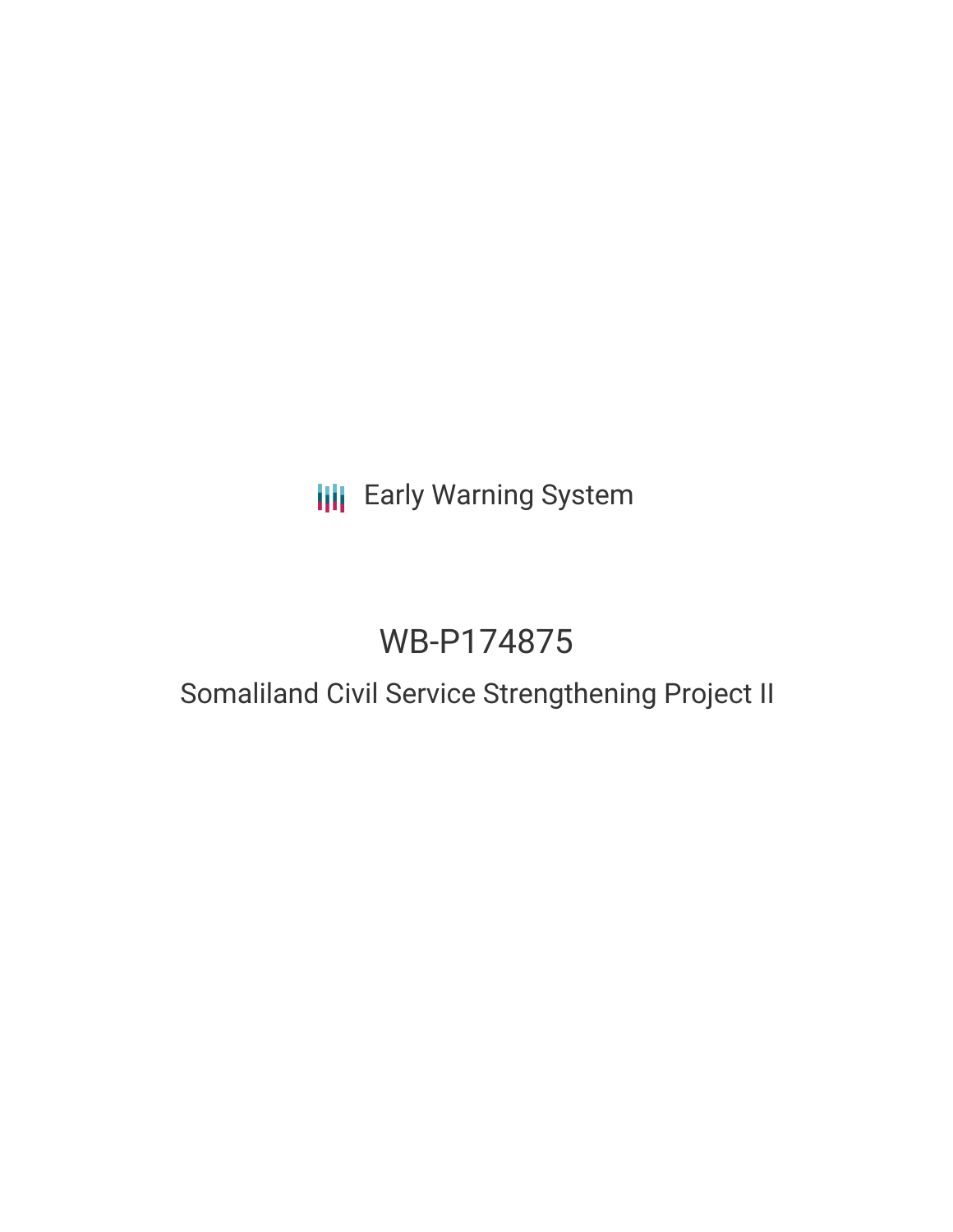

### **Quick Facts**

| <b>Countries</b>              | Somalia               |
|-------------------------------|-----------------------|
| <b>Financial Institutions</b> | World Bank (WB)       |
| <b>Status</b>                 | Proposed              |
| <b>Bank Risk Rating</b>       | U                     |
| <b>Borrower</b>               | Government of Somalia |
| <b>Sectors</b>                | Law and Government    |
| <b>Investment Type(s)</b>     | Grant                 |
| <b>Grant Amount (USD)</b>     | $$4.35$ million       |
| <b>Project Cost (USD)</b>     | $$4.35$ million       |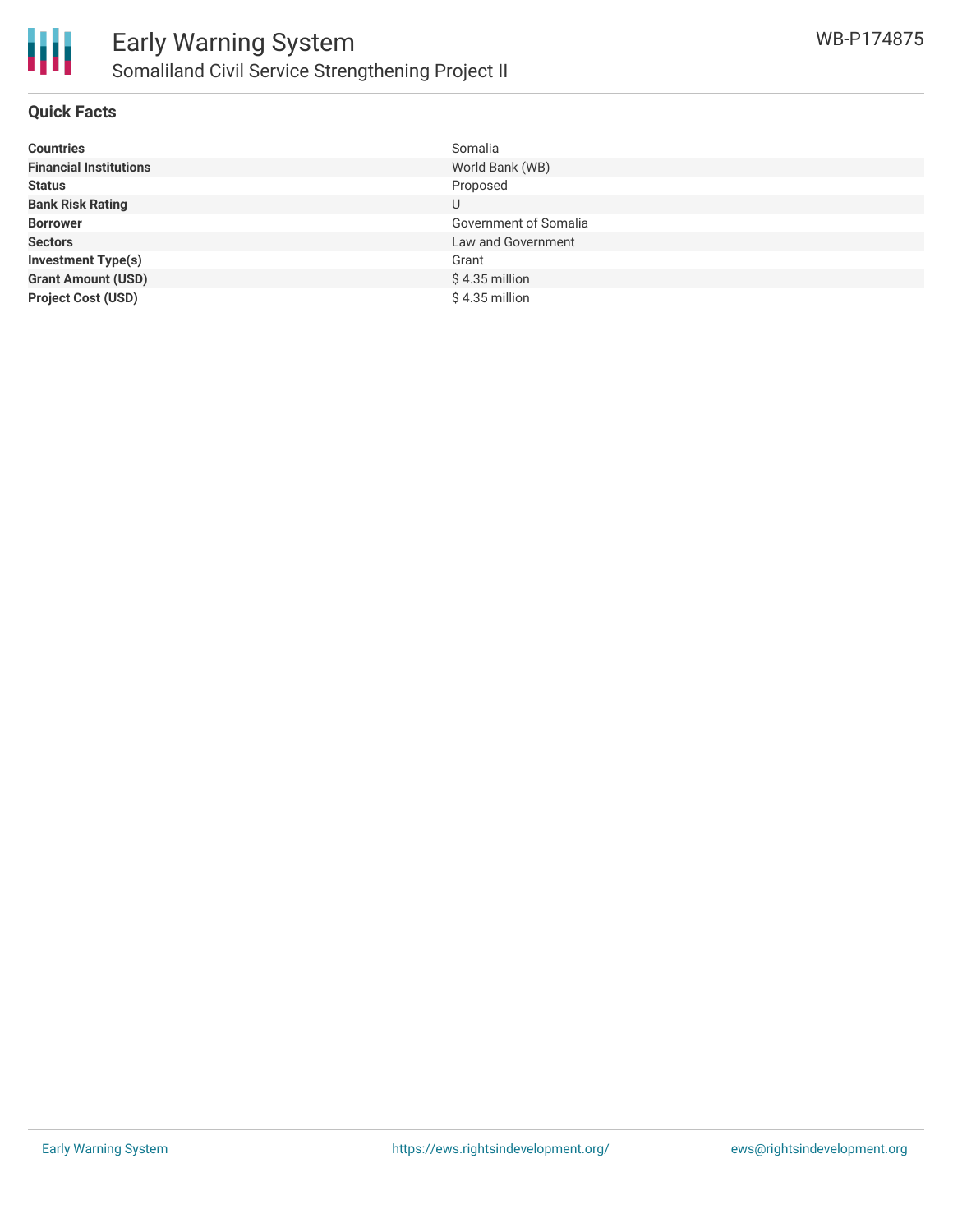

**Project Description**

iThis project's objective is to strengthen basic functions for payroll, human resources, and policy management in selected central government agencies and line ministries, and to establish a pension system for civil servants.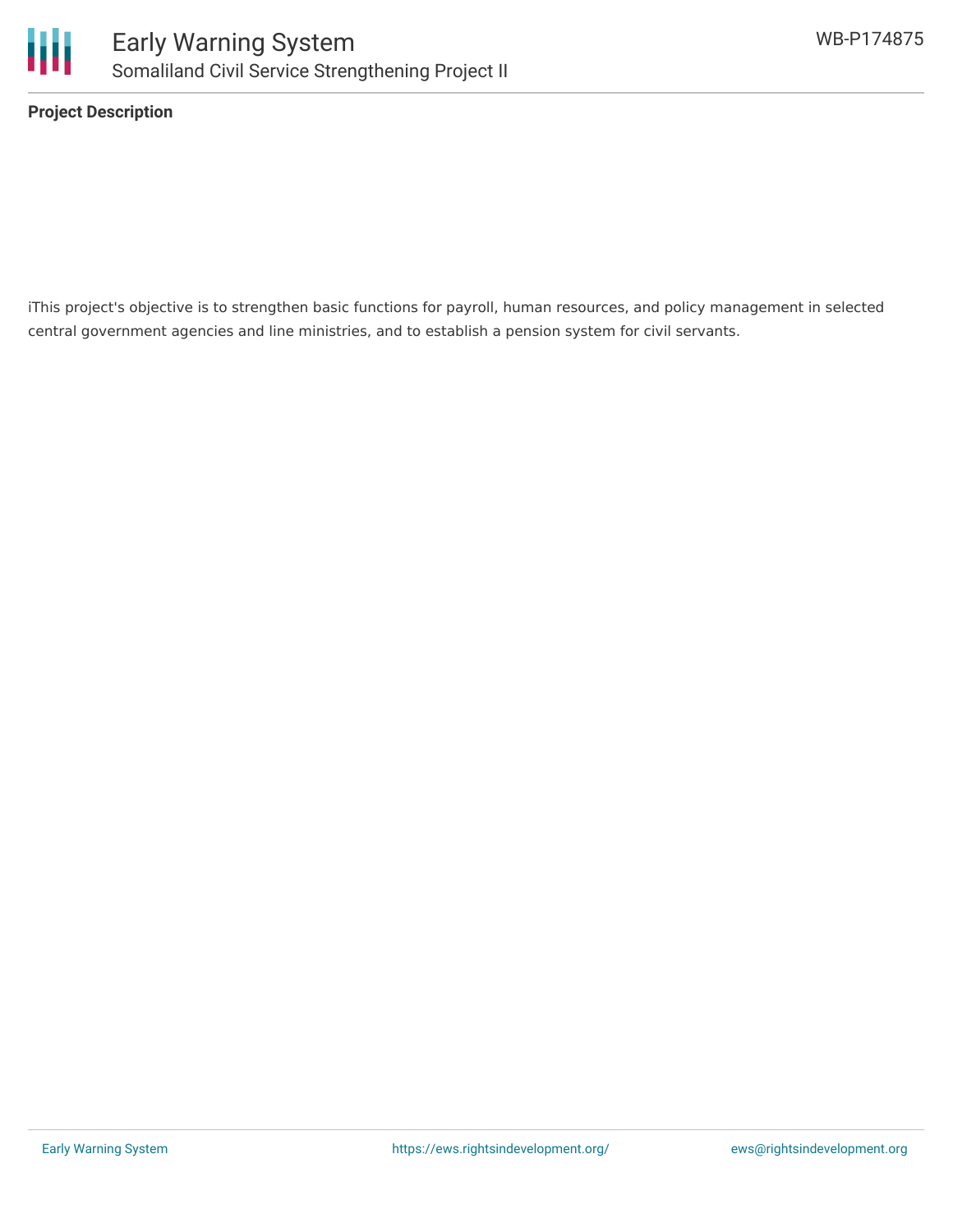

### **Investment Description**

World Bank (WB)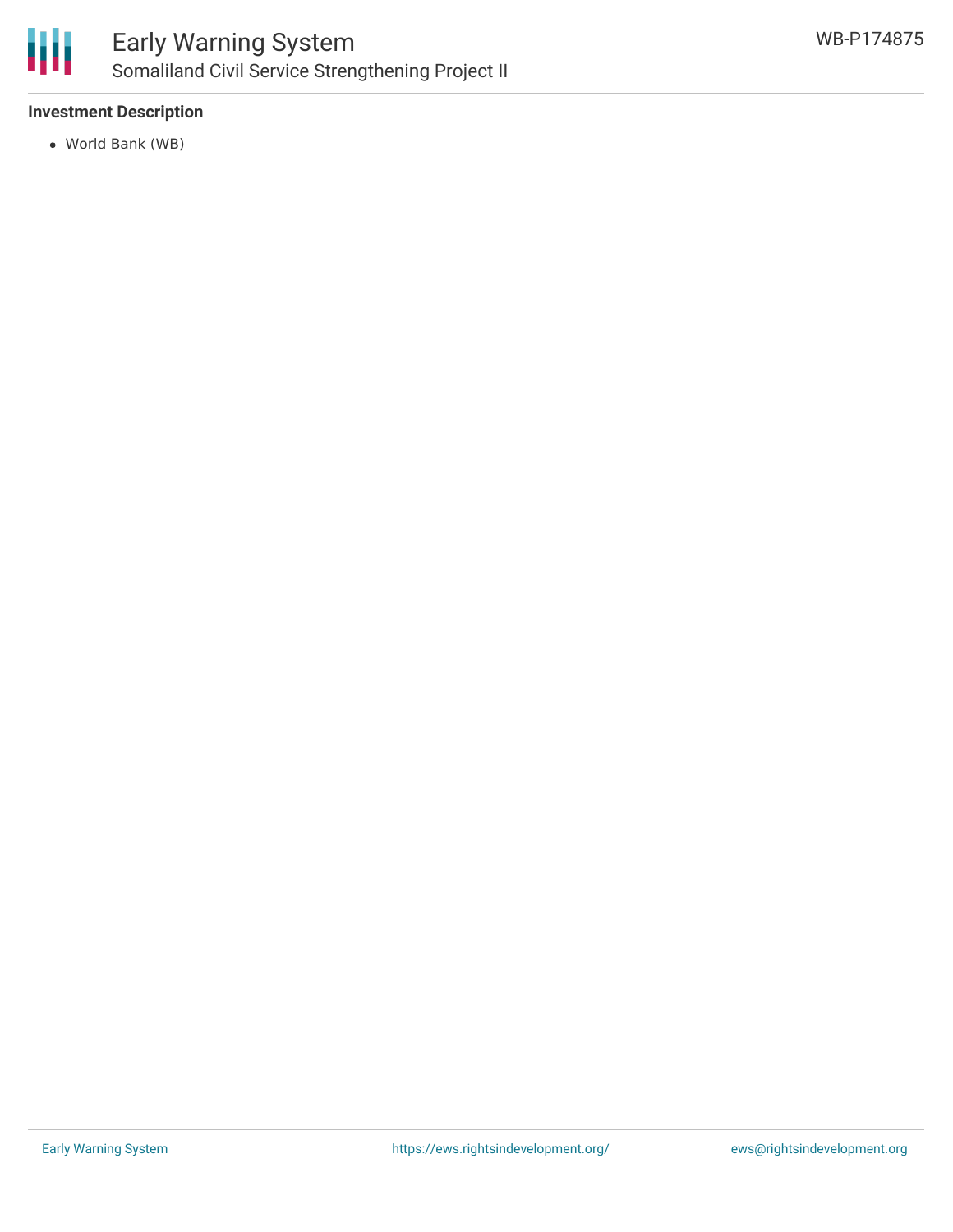

## **Contact Information**

TWB

Lucy Anyango Musira, Gregory Kisunko (Team Leader)

Project contacts not available at the time of disclosure.

### ACCESS TO INFORMATION

To submit an information request for project information, you will have to create an account to access the Access to Information request form. You can learn more about this process at: https://www.worldbank.org/en/access-toinformation/request-submission

## ACCOUNTABILITY MECHANISM OF THE WORLD BANK

The World Bank Inspection Panel is the independent complaint mechanism and fact-finding body for people who believe they are likely to be, or have been, adversely affected by a World Bank-financed project. If you submit a complaint to the Inspection Panel, they may investigate to assess whether the World Bank is following its own policies and procedures for preventing harm to people or the environment. You can contact the Inspection Panel or submit a complaint by emailing ipanel@worldbank.org. Information on how to file a complaint and a complaint request form are available at: https://www.inspectionpanel.org/how-tofile-complaint